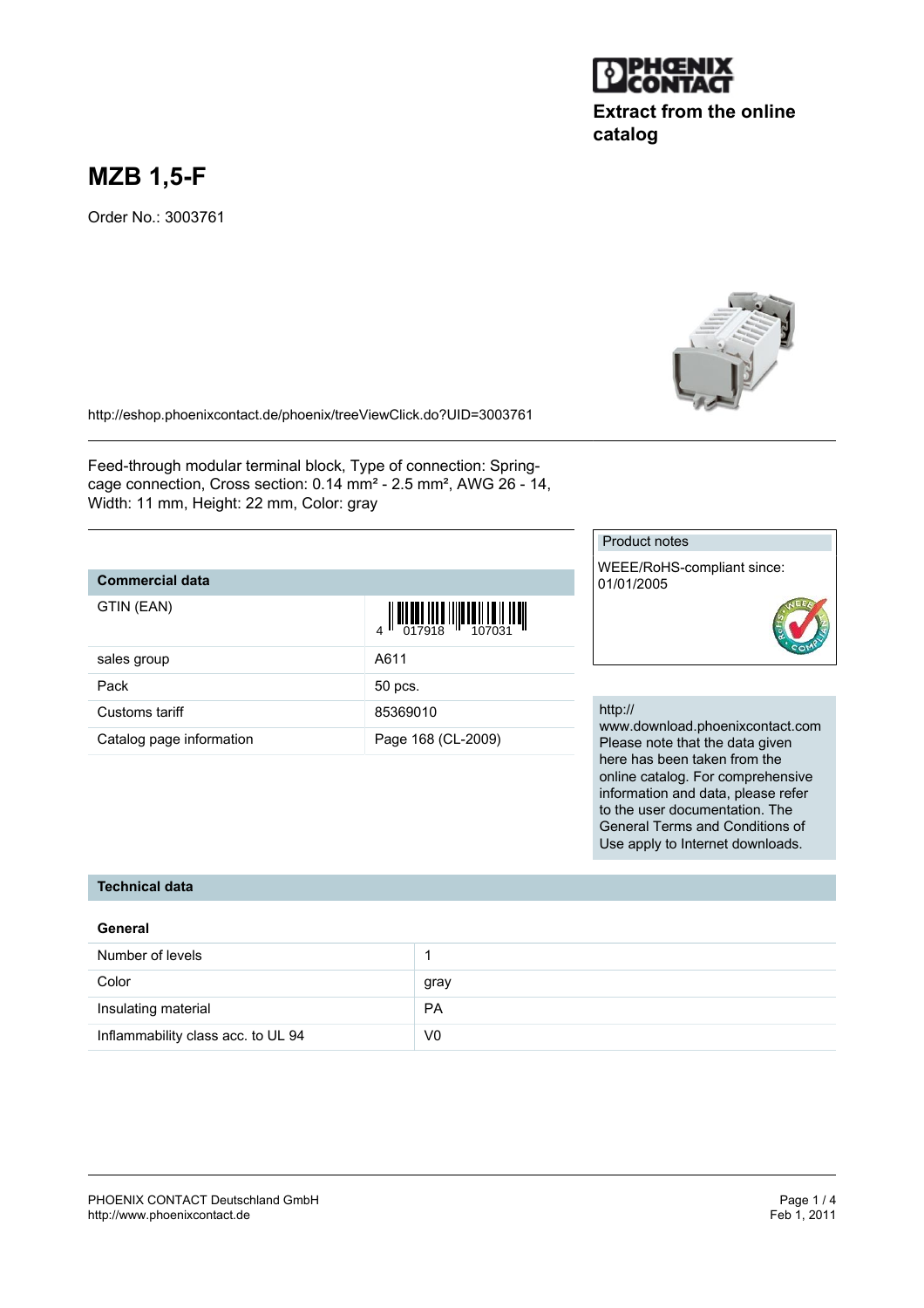#### **Dimensions**

| Width  | $11 \text{ mm}$ |
|--------|-----------------|
| Length | 32 mm           |
| Height | 22 mm           |

## **Technical data**

| Maximum load current             | 24 A (with 2.5 mm <sup>2</sup> conductor cross section) |
|----------------------------------|---------------------------------------------------------|
| Rated surge voltage              | 8 kV                                                    |
| Pollution degree                 | 3                                                       |
| Surge voltage category           | Ш                                                       |
| Insulating material group        |                                                         |
| Connection in acc. with standard | IEC 60947-7-1                                           |
| Nominal current $I_N$            | 17.5A                                                   |
| Nominal voltage $U_{N}$          | 800 V                                                   |

### **Connection data**

| Conductor cross section solid min.                                                         | $0.14 \text{ mm}^2$    |
|--------------------------------------------------------------------------------------------|------------------------|
| Conductor cross section solid max.                                                         | $2.5$ mm <sup>2</sup>  |
| Conductor cross section stranded min.                                                      | $0.14 \text{ mm}^2$    |
| Conductor cross section stranded max.                                                      | $1.5$ mm <sup>2</sup>  |
| Conductor cross section AWG/kcmil min.                                                     | 26                     |
| Conductor cross section AWG/kcmil max                                                      | 14                     |
| Conductor cross section stranded, with ferrule<br>without plastic sleeve min.              | $0.14 \text{ mm}^2$    |
| Conductor cross section stranded, with ferrule<br>without plastic sleeve max.              | $1.5$ mm <sup>2</sup>  |
| Conductor cross section stranded, with ferrule<br>with plastic sleeve min.                 | $0.14 \text{ mm}^2$    |
| Conductor cross section stranded, with ferrule<br>with plastic sleeve max.                 | $1.5$ mm <sup>2</sup>  |
| 2 conductors with same cross section, stranded,<br>TWIN ferrules with plastic sleeve, min. | $0.5$ mm <sup>2</sup>  |
| 2 conductors with same cross section, stranded.<br>TWIN ferrules with plastic sleeve, max. | 1 $mm2$                |
| Type of connection                                                                         | Spring-cage connection |
| Stripping length                                                                           | $9 \, \text{mm}$       |
| Internal cylindrical gage                                                                  | A <sub>1</sub>         |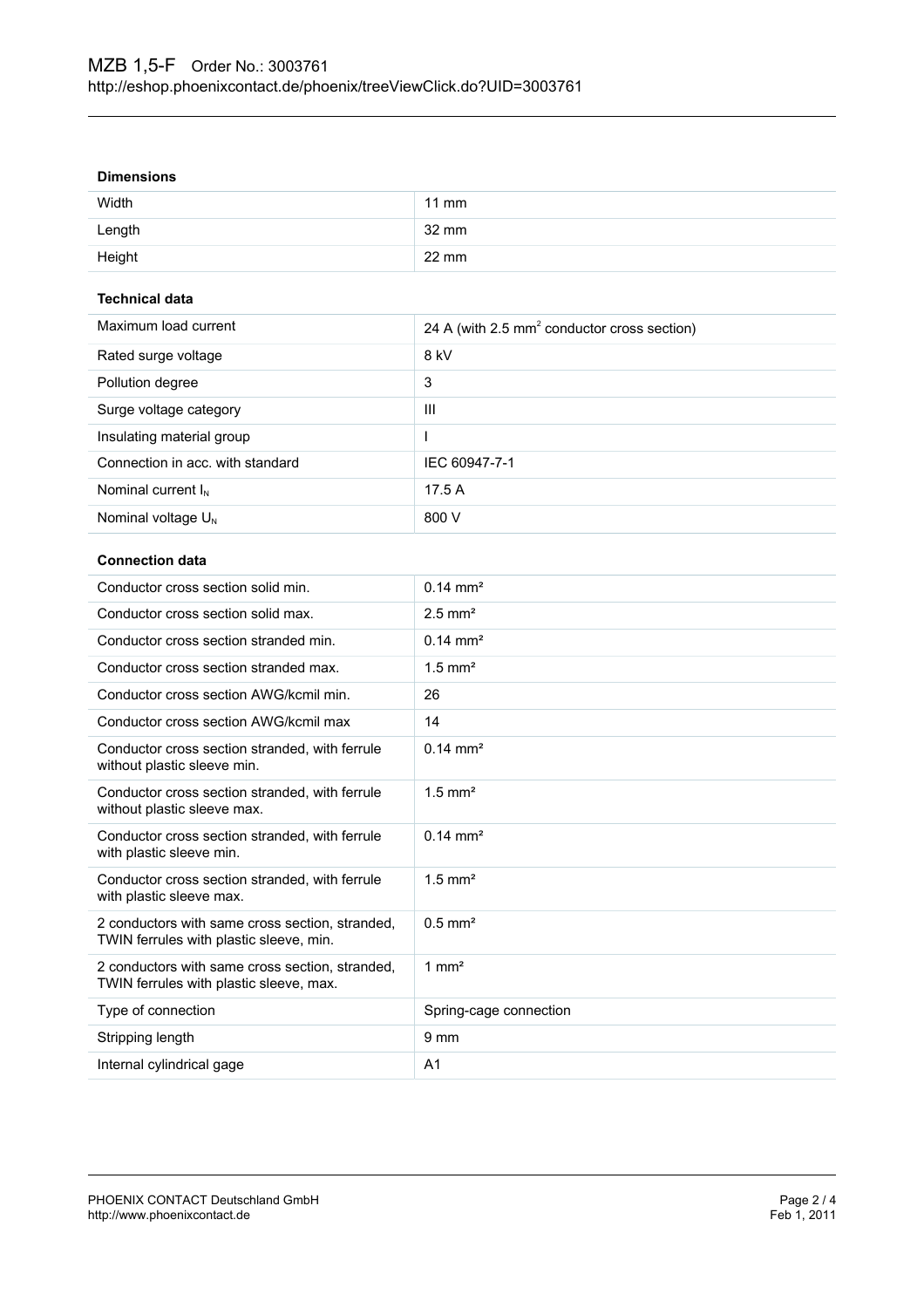| <b>Certificates / Approvals</b> |                |                                                                                                                                                             |
|---------------------------------|----------------|-------------------------------------------------------------------------------------------------------------------------------------------------------------|
|                                 |                |                                                                                                                                                             |
|                                 |                |                                                                                                                                                             |
| $\mu$                           |                |                                                                                                                                                             |
| Certification                   |                | CUL, GOST, PRS, UL                                                                                                                                          |
| Certification Ex:               |                | <b>KEMA-EX</b>                                                                                                                                              |
|                                 |                |                                                                                                                                                             |
|                                 |                |                                                                                                                                                             |
| <b>Accessories</b>              |                |                                                                                                                                                             |
| Item                            | Designation    | Description                                                                                                                                                 |
| <b>Assembly</b>                 |                |                                                                                                                                                             |
| 3024180                         | D-MZB 1,5-F    | End cover, Width: 4 mm, Color: gray                                                                                                                         |
| 3024449                         | D-MZB 1,5-F BU | End cover, Width: 4 mm, Color: blue                                                                                                                         |
| <b>Marking</b>                  |                |                                                                                                                                                             |
| 0803647                         | ZBFM 5:SO/CMS  | Special printing, Zack marker sheet, flat, 120-section, divisible,<br>marking according to customer requirements                                            |
| <b>Tools</b>                    |                |                                                                                                                                                             |
| 1204517                         | SZF 1-0,6X3,5  | Actuation tool, for ST terminal blocks, also suitable for use as a<br>bladed screwdriver, size: 0.6 x 3.5 x 100 mm, 2-component grip,<br>with non-slip grip |
| 3024287                         | ZFK-BW 2-5     | Actuation tool, for loosening the tension spring, 2-pos.                                                                                                    |